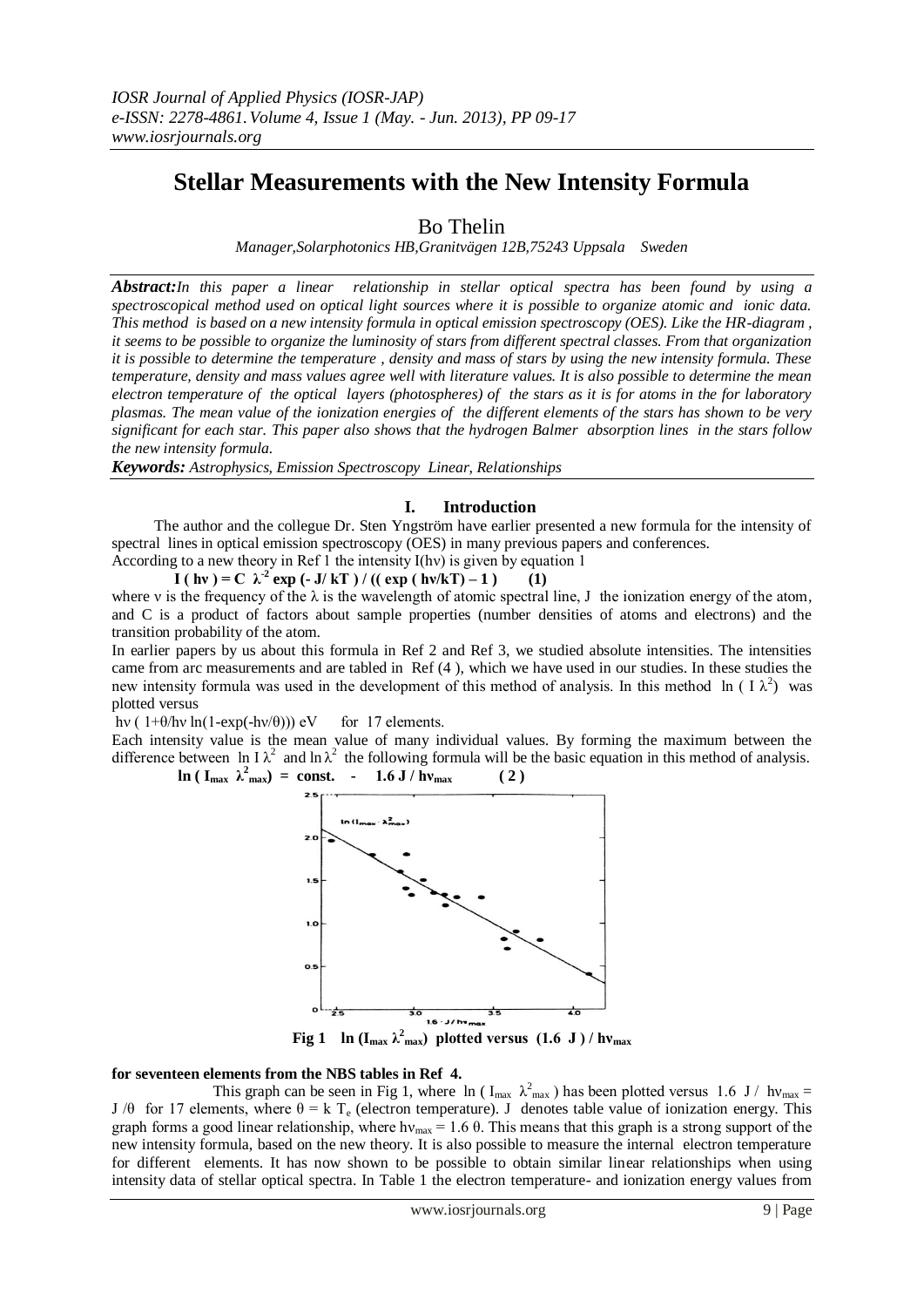17 elements are shown with this method. The mean value of these electron temperature values are around 2 eV, which fit well with literature values Ref 5.

A very strong support of this new intensity formula has recently been published in two open access summary papers Ref 6 and Ref 7, where different methods from the literature have been used, which support the new intensity formula.

| <b>Element</b>         | $\theta$ (eV) | J(eV) |
|------------------------|---------------|-------|
| $\mathbf{C}\mathbf{s}$ | 1.6           | 3.89  |
| <b>Na</b>              | 1.9           | 5.14  |
| Ba                     | 1.8           | 5.20  |
| Li                     | 1.8           | 5.39  |
| Ca                     | $2.1\,$       | 6.11  |
| Yb                     | 2.1           | 6.25  |
| Sc                     | 2.1           | 6.70  |
| $_{\rm Cr}$            | 2.3           | 6.76  |
| Ti                     | 2.1           | 6.83  |
| Sn                     | 2.1           | 7.33  |
| Mo                     | 2.3           | 7.38  |
| Mn                     | 2.3           | 7.43  |
| Ag                     | 2.1           | 7.57  |
| Ni                     | 2.1           | 7.63  |
| Fe                     | 2.1           | 7.86  |
| Co                     | $2.2\,$       | 7.88  |
| Pt                     | 2.1           | 9.0   |

#### **Table 1 Determination of the electron temperature for 17 elements of different ionization energies**

### **II. Ionic spectra**

The intensity formula for ions has a similar appearance as equation 1 and is shown in equation 3. This formula include ionization energies for the first  $(J_1)$  and second  $(J_2)$  ionization energy, which has been proposed earlier in the detection limit method Ref 10 and in two open access ionic papers of Ref 8 and Ref 9, which have recently been published. C is a factor given by transition probabilities, number densities and sample properties. λ and ν are here the wavelength and frequency of the ionic spectral line. The ionic intensity formula has the following appearance :

**I** = **C**  $\lambda^2$  (**e** x **p** (**-** (**J**<sub>1</sub>+**J**<sub>2</sub>)/**k T** )) / (**e** x **p** (**hv**/**k T**) – **1**) (3)

To show the validity of equation 3 with this method  $\ln (1 \lambda^2)$  was plotted versus hv (1+θ/hv ln(1-exp(-hv/θ))) eV for 11 elements; each intensity value comes from many individual values from the NBS table of Ref 4. By forming the maximum between the difference between ln  $\lambda^2$  and ln  $\lambda^2$ , ln ( $I_{\text{max}}$ ,  $\lambda^2_{\text{max}}$ ) was plotted versus 1.6 (  $J_1+J_2$ ) / hv<sub>max</sub> =( $J_1+J_2$ )/ $\theta$  in the same way as for atoms which is seen above. The points will follow an expression in equation 4 for ions which is similar to equation 2 for atoms.

# $\ln (\mathbf{I}_{\text{max}} \ \lambda_{\text{max}}^2) = \text{const.} \ - \ 1.6 \left( \mathbf{J}_1 + \mathbf{J}_2 \right) / \mathbf{h} \mathbf{v}_{\text{max}}$  (4)

Equation 4 includes ionization energies for the first and second ionization energy. 11 different elements were plotted in this way and  $(J_1+J_2)$  and  $\theta$  are tabled in Table 2 for 11 ionic elements. These values fit well with secondary electron temperature values from the literature in Ref 5.

A similar plot to Fig 1 for atoms has also been done for ions of 11 elements, which is seen in Fig 2. The mean value of electron temperatures are about 4 eV for ions, which fit well with the literature values Ref 5.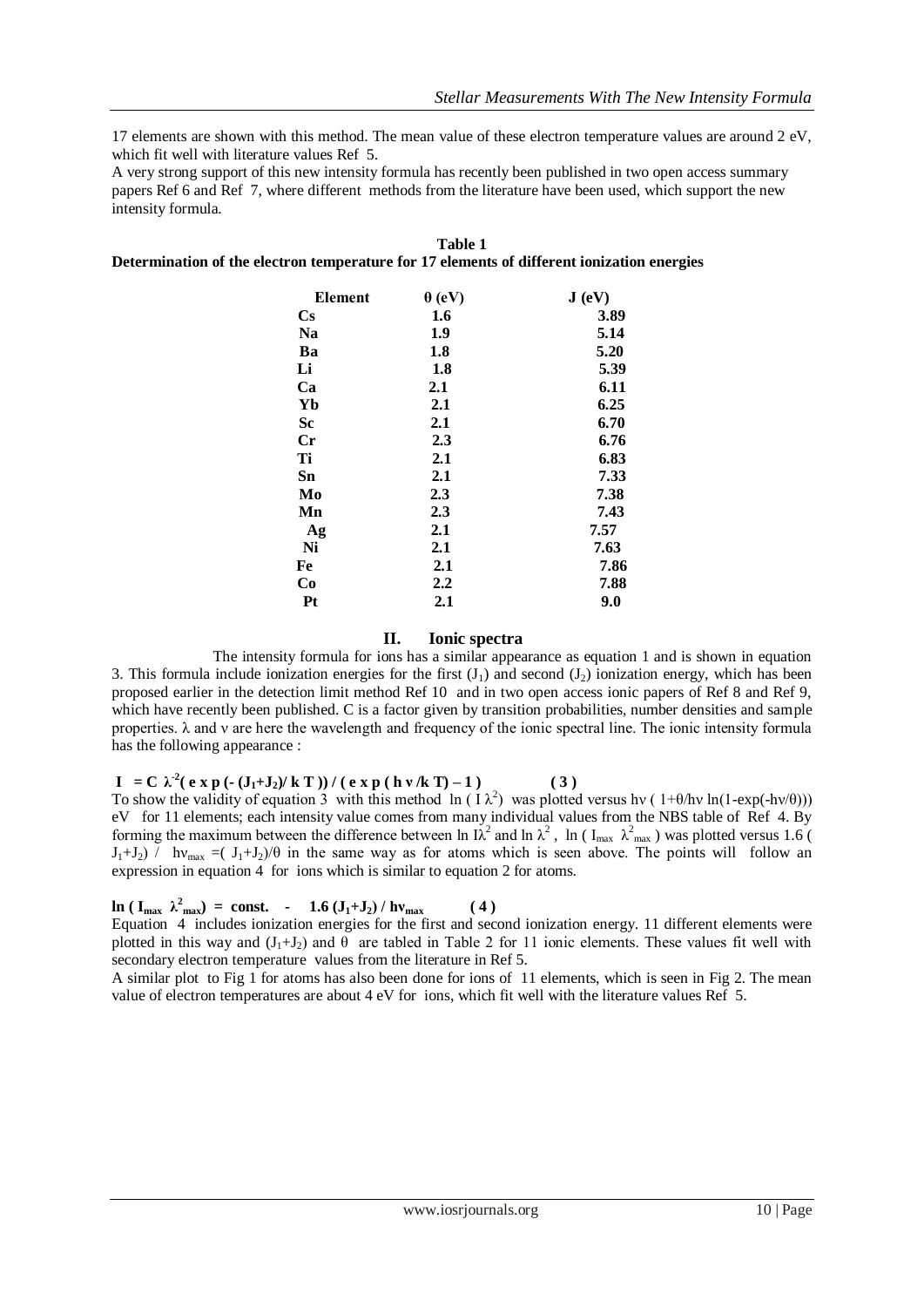

**Fig 2** ln ( $I_{max} \lambda_{max}^2$ ) plotted versus ( $1.6$  ( $J_1 + J_2$ ))/ h  $v_{max}$  for eleven ionic elements from the NBS **tables.**

**Table 2**

**Determination of the electron temperature for 11 ionic elements of different ionization energies** 

| <b>Element</b> | (eV)<br>$({\bf J}_1 + {\bf J}_2)$ | $\theta$ (eV) |
|----------------|-----------------------------------|---------------|
| Yb             | 18.36                             | 3.3           |
| Y              | 19.00                             | 3.3           |
| Sc             | 19.60                             | 3.6           |
| Ti             | 20.44                             | 3.4           |
| Mn             | 23.07                             | 4.4           |
| Cr             | 23.46                             | 3.5           |
| Fe             | 24.10                             | 4.2           |
| C              | 35.65                             | 4.9           |
| K              | 36.15                             | 4.5           |
| Cs             | 36.35                             | 5.1           |
| Cu             | 28.00                             | 5.0           |

According to Refs 8 and 9 a general recursion formula for two adjacent ionic states(r and r+1) could be written in the following way :

**I**<sub>r+1</sub> = C<sub>r</sub>  $\lambda^2$ (e x p (- (J<sub>r</sub>+J<sub>r+1</sub>)/k T )) / (e x p (h v /k T) – 1 ) (5)

### **III. Stellar Spectra**

These stellar optical spectra extend over the spectral classes  $O - M$  and the photometrically wellcalibrated luminosity measurements from star to star, and come from Ref 11 . Good temperature and luminosity coverage have been achieved. The data were digitalized from the main sequence classed O5 – F0 and F6 – K5 displayed in term of relative flux as a function of wavelength. The parameters that have been measured in this investigation are maximum luminosity  $L_{max}(Rel-fluxmax)$  of the Planck curve. In this maximum the wavelength  $\lambda_{\text{max}}$  and the maximum frequency  $v_{\text{max}}$  were also measured.

Then ln ( $L_{max}$   $\lambda_{max}$ <sup>2</sup>) values were plotted versus (1.6 J<sub>meanvalue</sub> / hv<sub>max</sub>) where J<sub>meanvalue</sub> is the mean value of the ionization energies of the elements of the stars measured. To obtain a similar linear relationship for the stellar data as in Fig 1 from the spectroscopical method from Refs 2 and 3, the following luminosity data from Ref 11 and data from Table 3 were used and plotted according to equation 6

 $\ln$  (  $L_{\text{max}}$   $\lambda_{\text{max}}^2$ ) = const – (1.6  $J_{\text{meanvalue}}/h\nu_{\text{max}}$ ) (6)

which is similar to equation 2 for atoms and equation 4 for ions.

To obtain the values of Table 3 it is necessary to use a two step procedure. In the first step it is necessary to define the graph by calculating the Jmeanvalueof the G2-star. The Jmeanvalue can be expressed in the following way :

$$
\mathbf{J}_{\text{meanvalue}} = \sum \mathbf{c}_{\mathbf{n}} \mathbf{J}_{\mathbf{n}} \tag{7}
$$

where  $c_n$  is the normalized content of an element of a star. It is plausible to consider the content values of G2stars rather to be similar to the content values of the sun. Therefore

the  $c_n$ -values of the sun have been used here.  $J_n$  is here the ionization of a star. This  $J_{mean value}$  has been calculated for the sun (G2 star), which gave  $J_{mean value} = 16.2$  eV according to the linear graph in Fig 3. This value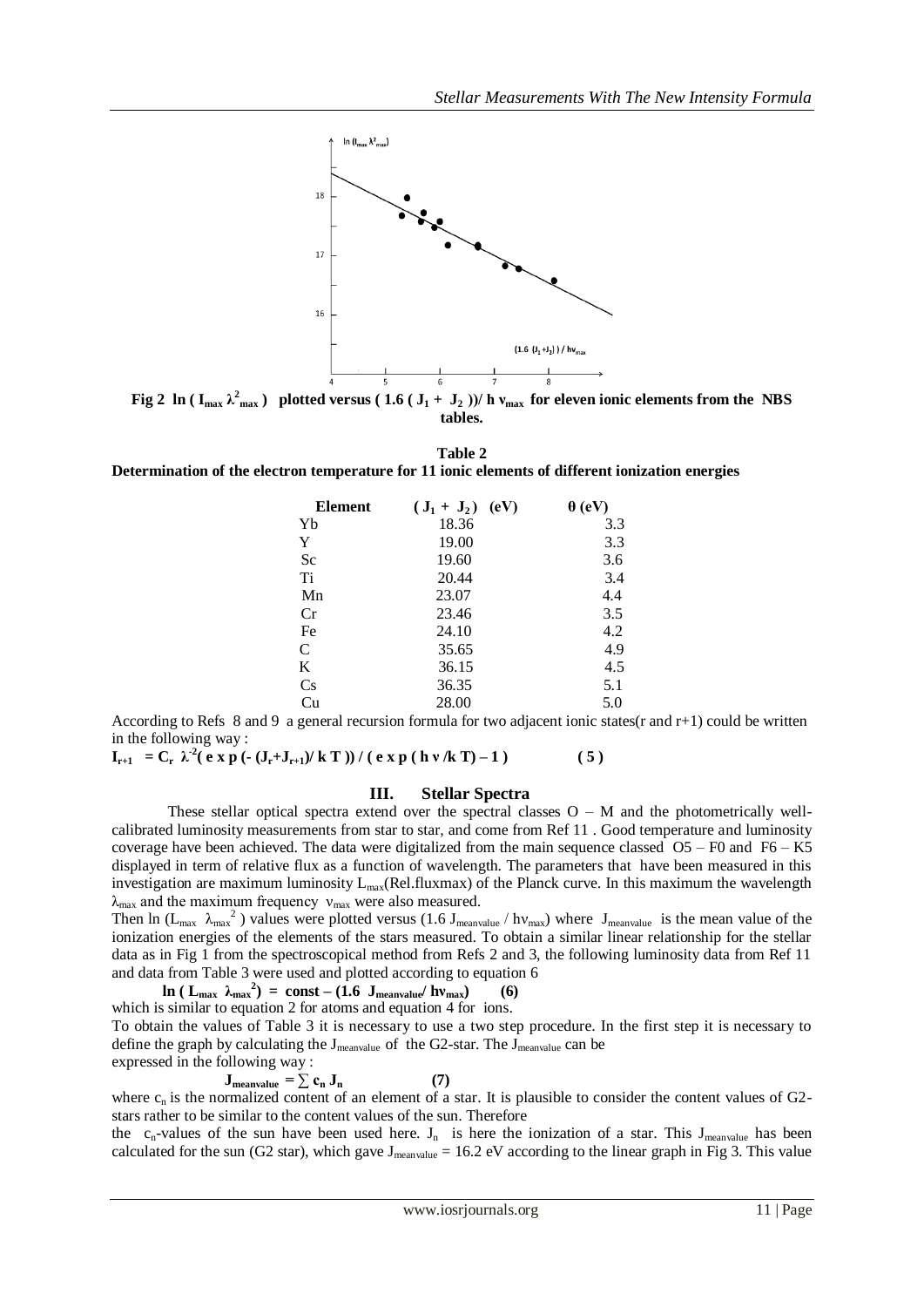is 16.2 eV, too, for the sun when using equation 6 together with established chemical composition values of the sun. This means that we now have one point determined in Fig 3.

A more profound description of this method of creating Fig 3 and Table 3 is described in Ref 12.

| <b>Spectral class</b> | $\theta$ (eV) | $J_{\text{meanvalue}}$ (eV) |
|-----------------------|---------------|-----------------------------|
| K5V                   | 1.44          | 15.5                        |
| K4V                   | 1.47          | 15.6                        |
| $G9-K0$               | 1.50          | 15.8                        |
| $G6-G8$               | 1.53          | 16.0                        |
| $G1-G2$               | 1.56          | 16.2                        |
| <b>F8-F9V</b>         | 1.63          | 16.7                        |
| F6-F7V                | 1.63          | 16.5                        |
|                       |               |                             |
| $A9-F0V$              | 1.72          | 16.9                        |
| A8                    | 1.75          | 17.1                        |
| $A5-A7$               | 1.81          | 17.5                        |
| $A1-A3$               | 1.84          | 17.6                        |
| B6V                   | 1.88          | 17.8                        |
| $B3-B4V$              | 1.94          | 18.0                        |
| $O7-B0V$              | 1.97          | 18.1                        |
| O5V                   | 2.00          | 18.2                        |







The data in Fig 3 constitute a straight line in the classes  $O5 - F0$  and  $F6 - K5$ . In equation 6 hv<sub>max</sub> = 1.6  $\theta$ , where  $\theta$  = internal electron temperature in eV. This means that the classes O5 – F0 have higher temperature than the classes F6 – K5, which is also in accordance with the usual HR-diagram. For example a G2 star (the sun) has  $\theta$  = 1.56 eV (T<sub>e</sub> = 18110 K).

### **IV. The Use Of The Balmer Lines**

It is shown in the in the paper by Ref 11 that the appearance of the continuous-and discrete spectra of stars seem to be the same, where the hydrogen Balmer absorption lines of different stars have been studied. These are the well known Planck curves with steep low wavelength side and a slow high wavelength side. The wavelength of the intensity maximum of continuous-and discrete spectrum seems to be the same. This in agreement with equation 1 and the new theory, where the Planck factor is a part of the new intensity formula. This isclearly seen in Fig 4 from the spectrum of two A-stars. The normalized flux is here propor-tional to the emissions from the continuous-and discrete spectrum. These curves show very good examples of Planck curves,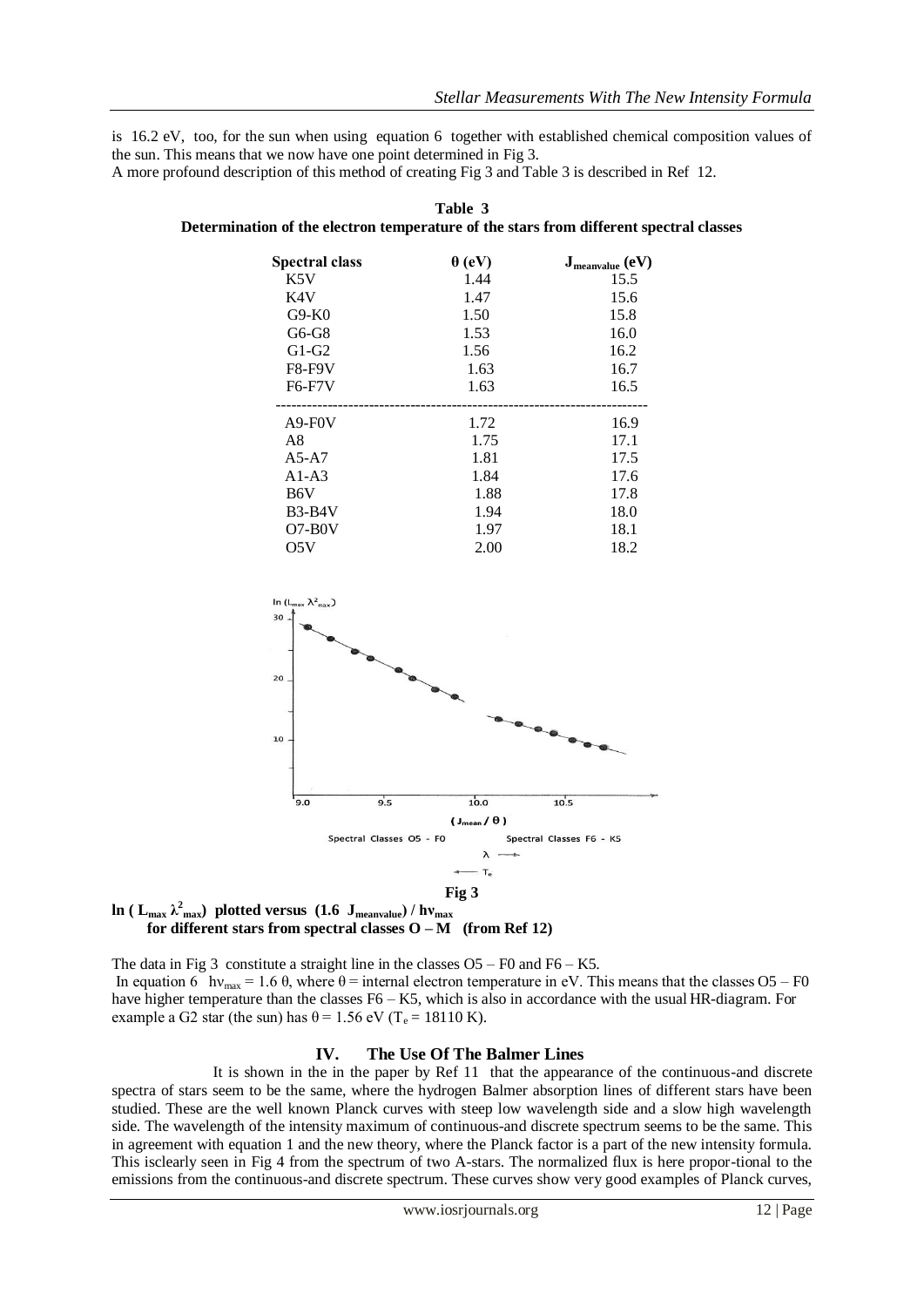where continuous-and discrete emissions seem to have the same wavelength maximum. The wavelengths of the Balmer lines are shown in Table 4 (Ref 13). By using equation 6 and Table 3intensity ratios have been determined theoretically(from intensity formula) and experimentally by using the data of Ref 11 , from different spectral classes of stars. At the use of these intensity ratios  $J_H = 13.595$  eV for hydrogen was used. The electron temperatures for different spectral classes have earlier been determined in Table 1 in Ref (12 ). A summary of the values from the spectral classes of this paper is shown in Table 5 Nice correlation  $(r=0.98)$  has been achieved between theoretical-and experimental intensity ratios.This is shown in Fig 5 and is, together with Fig 4, a strong evidence of the fact that stars follow the new intensity formula, as atoms and ions do. Fig 5 shows very nice correlation between experiment and theory.



Plot of normalized flux versus the wavelength(Planck curve) for two different A-stars. The absorption hydrogen Balmer lines are clearly observed. The wavelength of the intensity maxima for both continuous and discrete emissions seems to be the same. (From Ref 11)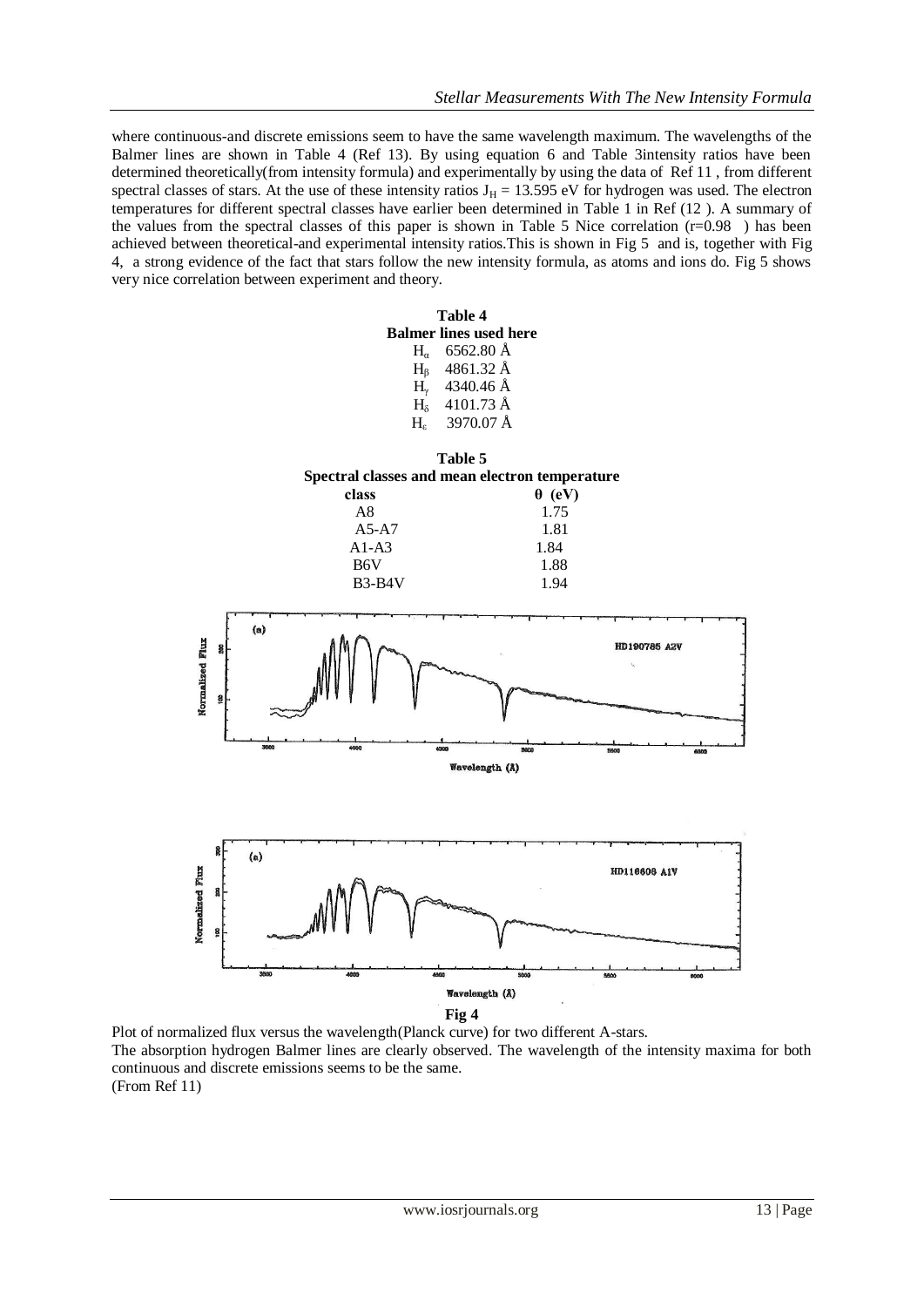

**Fig 5** Spectral intensity ratios (experimental and theoretical) give very good correlation(r=0.98) using the Balmer lines from different spectral classes of stars using the new intensity formula. Spectral classes used: A8=unfilled circles, A5-A7=unfilled squares, A1-A3=unfilled triangles, B6V= filled circles, B3-B4=filled squares.

## **V. Determination Of The Effective Temperature Of Stars**

Table (66 ) p.564 in Ref (13) were then used, where the effective temperatures were tabled from many main sequence stars from different spectral classes (A-K).These effective temperature values were then plotted versus the electron temperature values from corresponding spectral class from Table 3 in this paper. In this way effective temperature values have been obtained for 12 main sequence stars and are tabled in Table 6. Good correlation (+- 85 K) is here achieved between the values from this investigation and the literature values

based on the Stefan-Boltzmann temperature law and can be seen in Table 6 and Fig 6, which show good correlation (r=0.99).



**Fig 6 Effective temperature plotted versus electron temperature for a number of main sequence stars.(correlation r= 0.99)**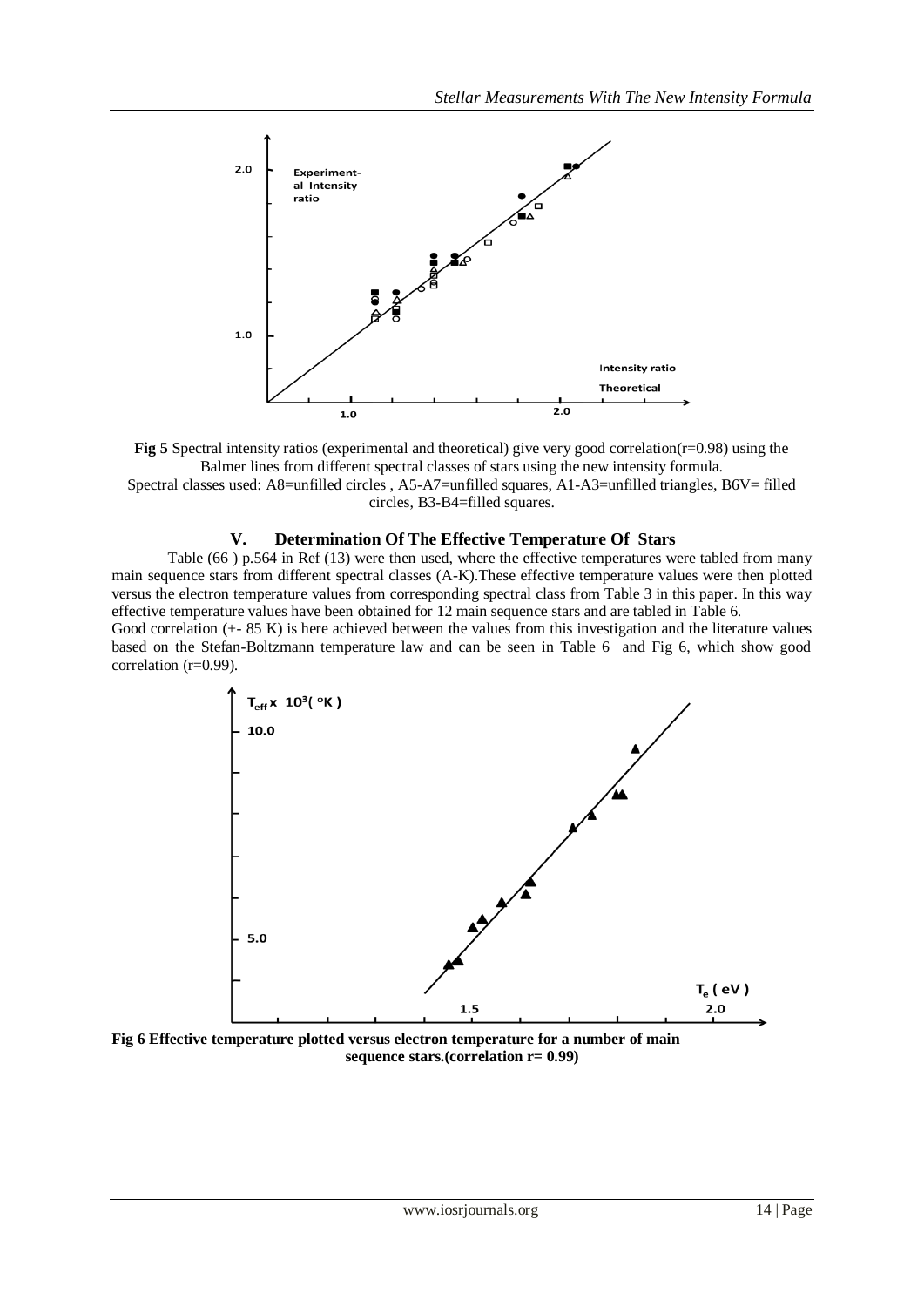|                |                  | Table 6                                          |                |
|----------------|------------------|--------------------------------------------------|----------------|
|                |                  | Determination of $T_{\text{effective}}$ of stars |                |
| From the graph |                  | From the literature                              | Spectral group |
| Vega           | $9300^{\circ}$ K | $9300^{\circ}$ K                                 | A0             |
| Altair         | 8100             | 8000                                             | A7             |
| Procoyon A     | 7500             | 7500                                             | F <sub>5</sub> |
| Sun            | 5700             | 5740                                             | G2             |
| Sirius A       | 9500             | 9700                                             | A <sub>1</sub> |
| Aldebaran      | 4200             | 4100                                             | K5             |
| Pollux         | 4700             | 4500                                             | K <sub>0</sub> |
| Capella B      | 5200             | 4940                                             | $G5-G0$        |
| Regulus        | 9700             | 10300                                            | B7             |
| Canopus        | 7250             | 7350                                             | F <sub>0</sub> |
| Fomalhaut      | 8700             | 8500                                             | A <sub>3</sub> |
| Sirius B       | 8400             | 8200                                             | A5             |

## **VI. Determination Of The Density Of A Star By Using Balmer Lines.**

According to equation 1 the C-factor is a product of factors of number densities of atoms and electrons. By using the approximate formula of equation of equation 1 we obtain :

 **I** =  $C \lambda^2 \exp(- (\hbar v + J)/kT_e)$  (8) By expressing C as a function of the other parameters in equation 8 and by taking the ratio between the density of a star compared to the sun, we obtain the following expression

$$
C_{star} / 1 = ( \frac{I\gamma}{\text{star}} / \frac{I\gamma}{\text{sun}}) (\lambda_{max\,star} / \lambda_{max\,sun})^2 \exp((h\nu_{max\,star} + J_H) / \theta_{star} - (h\nu_{max\,sun} + J_H) / \theta_{sun})
$$

where C = 1 is the sun value and  $\theta = kT_e$ . The intensity ratio ( I $\gamma$  / I $\gamma$  sun) here is the ratio between the  $\gamma$ -Balmer line from the star and the sun from the data of Ref (11).  $\lambda_{\text{max}}$  and the hy<sub>max</sub> have also been taken from Ref (11) and the electron temperature values have been taken from Ref  $(12)$  for different spectral classes. J<sub>H</sub> is the ionization energy of hydrogen.

The results of 12 stars here, are shown in Fig 7 and Table 7 where  $\rho / \rho_0$  –values been calculated for 12 different main sequence stars. In Fig 7 a straight line is achieved following in the near of the Schwarzschild line Ref 13 (p.555 ).

| Table 7    |                                                                |                |  |
|------------|----------------------------------------------------------------|----------------|--|
|            | Determination of density ratio of 12 stars relative to the sun |                |  |
| Star       | $\rho / \rho_{sun}$ (new method)                               | spectral class |  |
| Aldebaran  | 1.26                                                           | K5             |  |
| Pollux     | 0.95                                                           | K <sub>0</sub> |  |
| Capella B  | 0.91                                                           | G <sub>5</sub> |  |
| Sun        | 1.0                                                            | G <sub>2</sub> |  |
| Procyon A  | 0.66                                                           | F <sub>5</sub> |  |
| Canopus    | 0.55                                                           | F <sub>0</sub> |  |
| Altair     | 0.45                                                           | A7             |  |
| Sirius B   | 0.37                                                           | A <sub>5</sub> |  |
| Formalhaut | 0.42                                                           | A <sub>3</sub> |  |
| Sirius A   | 0.42                                                           | A <sub>1</sub> |  |
| Vega       | 0.39                                                           | A <sub>0</sub> |  |
| Regulus    | 0.28                                                           | B7             |  |
| n Ori      | 0.14                                                           | B1             |  |
|            |                                                                |                |  |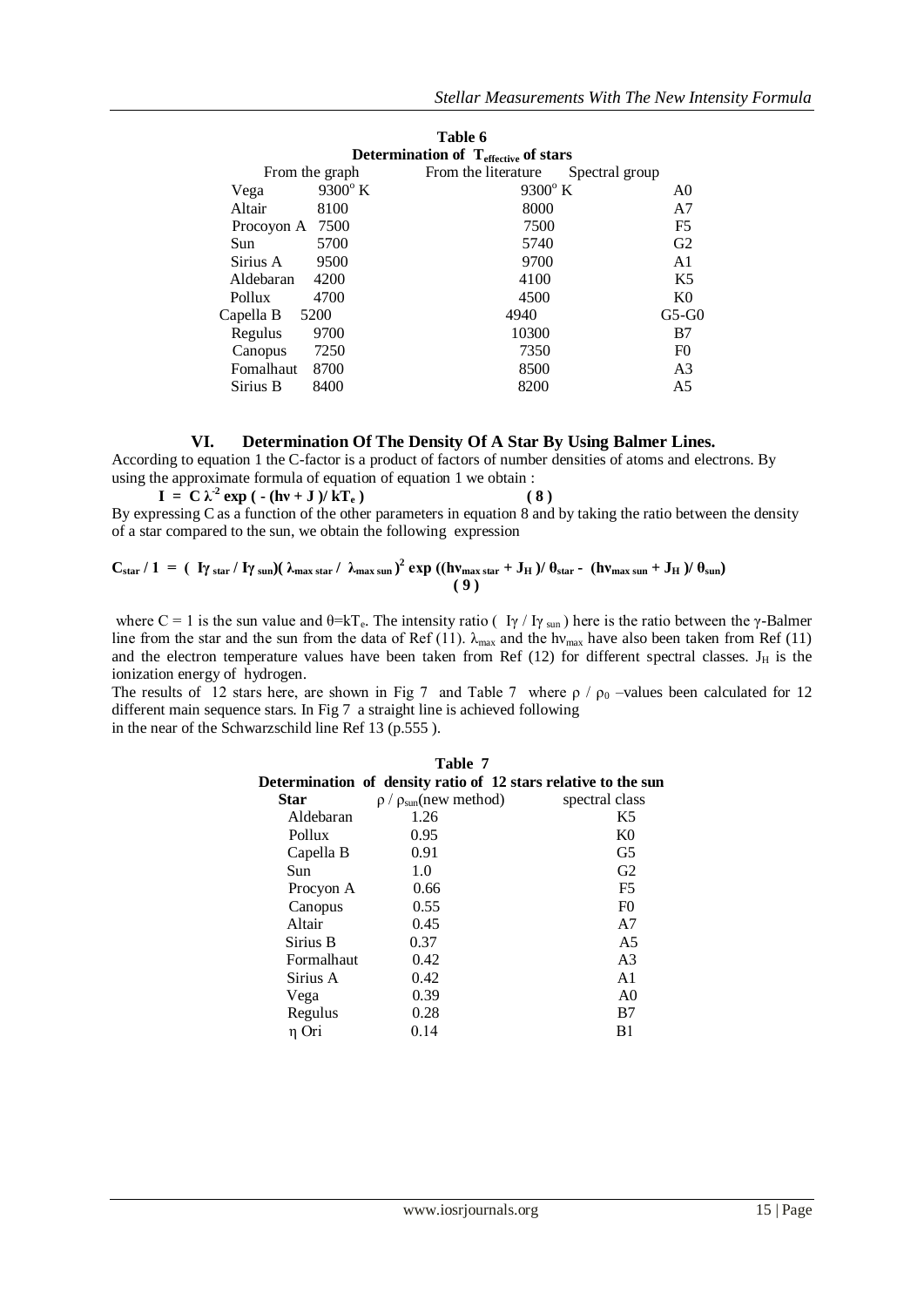

**Fig 7 Density determination of stars relative to the sun at different spectral classes.Filled circles = new method , Filled triangles = Schwarzschild limit**

### **VII. Determination Of The Mass Of The Stars**

According to the usual Mass-Luminosity relation in astronomy, there is a linear relationship between luminosity and mass of a star. In a similar way there is a possibility to use the equation 1 in a similar way by the fact that M  $\alpha$  kT<sub>e</sub>. By using the approximate formula of equation 1 we obtain :

$$
I = C \lambda^2 \exp \left( - (\hbar v + J) / kT_e \right) \tag{10}
$$

By expressing  $kT_e$  as a function of the other parameters in equation 10 and by taking the ratio between the mass of a star compared to the sun  $(M_0)$ , we obtain the following expression :  $M_{\rm star}/M_{\rm 0\,sun}$  =  $\ln$  ( I  $\lambda^2/C_0$  )<sub>max sun</sub>( J<sub>mean star</sub> +  $h v_{\rm max\,star}$ )/  $\ln$  ( I  $\lambda^2/C$ )<sub>maxstar</sub> ( J<sub>mean sun</sub> +  $h v_{\rm max\,sun}$ )

 **( 11)** The ln I $\lambda^2$ , C, J<sub>med</sub> and hv<sub>max</sub> - values in equation 11 can be determined from Fig 3 and Table 3 in this paper. The 1 n ( $\lambda^2$ ) –values can be shown directly from the graph in Fig 3 for a certain star and the C-values are shown as the prolongation of the two lines in Fig 3 for a certain star placed on one the lines. The  $M/M_0$  – values have been tabled in Table 8 for 10 different stars, which show good agreement with the literature values. This good agreement is also shown in Fig 8 between  $(M/M_0)$  – values from this new method and literature values and show a nice linear

relationship ( $r=0.97$ )



**Fig 8. Determination of the mass of a number of stars with the new method together with literature values. (Correlation r= 0.97) .**